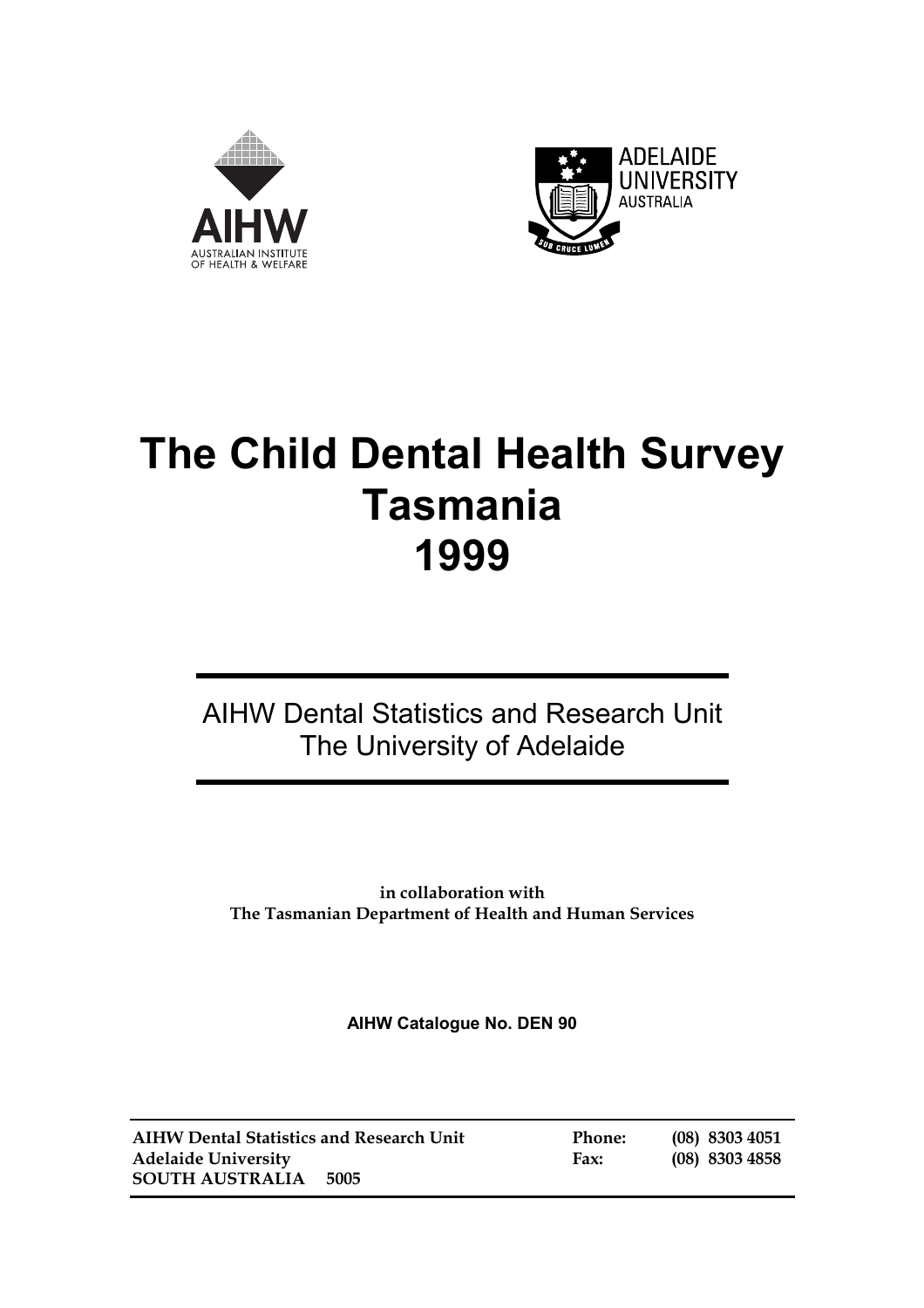The Australian Institute of Health and Welfare (AIHW) is an independent health and welfare statistics and information agency in the Commonwealth Health and Family Services portfolio. The Institute's mission is to inform community discussion and decision making through national leadership in the development and provision of authoritative and timely information on the health and welfare of Australians.

The AIHW Dental Statistics and Research Unit (DSRU) is a collaborative unit of the AIHW established in 1988 at The University of Adelaide. The DSRU aims to improve the oral health of Australians through the collection, analysis and reporting of dental statistics and research on dental health status, dental practices and the use of dental services, and the dental labourforce.

#### **Suggested citation**

AIHW Dental Statistics and Research Unit (2002). *Child Dental Health Survey, Tasmania 1999*.

#### **Acknowledgments**

The data used for this report were collected by the Tasmanian Dental Service. The support of the service and their staff was crucial to the successful reporting of results for this survey.

#### **DSRU Staff:**

| Director:                | Professor John Spencer                       |
|--------------------------|----------------------------------------------|
| Deputy Director:         | Dr Kaye Roberts-Thomson                      |
| Senior Research Fellows: | Dr David Brennan                             |
|                          | Dr Jane Chalmers                             |
| Research Officers:       | Mr Jason Armfield                            |
|                          | Mr Knute Carter                              |
|                          | Ms Liana Luzzi                               |
|                          | Mrs Judy Stewart                             |
| Research Associate:      | Ms Kelly Jones                               |
| General Staff:           | Mrs Leonie Jeffery                           |
|                          | Mrs Lorna Lucas                              |
|                          | Ms Amira Mikhail                             |
|                          | Mrs Ruth Wass                                |
| Consultants:             | Dr Peter Arrow                               |
|                          | Dr Mike Morgan (University of Melbourne)     |
|                          | Dr Gary Slade (University of North Carolina) |

Any comments or information relevant to the subject matter of this report would be welcome. Correspondence should be directed to:

 The Director AIHW Dental Statistics and Research Unit The University of Adelaide SOUTH AUSTRALIA 5005

| Tel:     | $(08)$ 8303 4051                             |
|----------|----------------------------------------------|
| Fax:     | $(08)$ 8303 4858                             |
| E-mail:  | aihw.dsru@adelaide.edu.au                    |
| Website: | http://www.adelaide.edu.au/socprev-dent/dsru |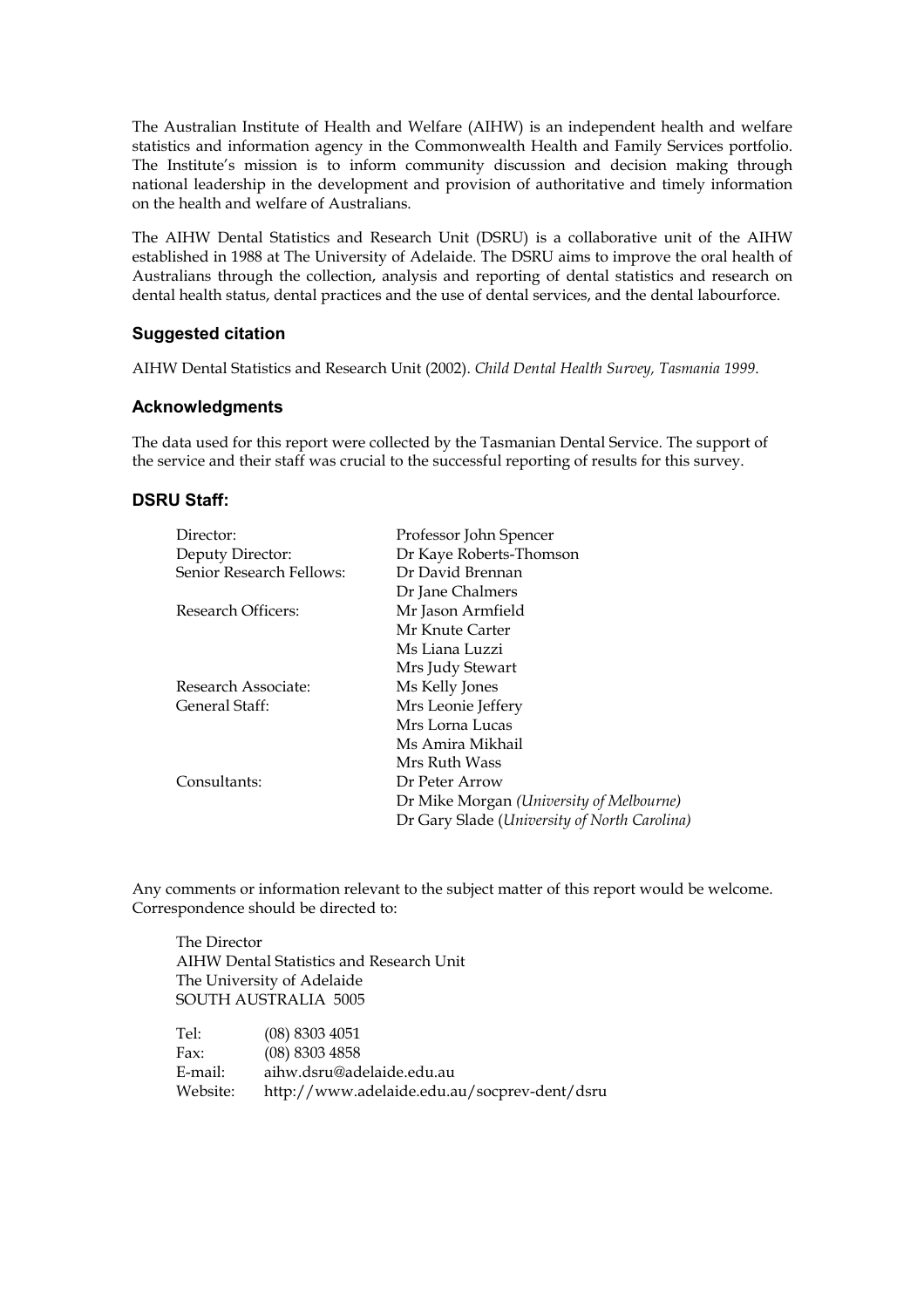## **Contents**

## **Tables**

| Table 1:  |                                                                               |
|-----------|-------------------------------------------------------------------------------|
| Table 2:  |                                                                               |
| Table 3:  |                                                                               |
| Table 4:  |                                                                               |
| Table 5:  |                                                                               |
| Table 6:  |                                                                               |
| Table 7:  |                                                                               |
| Table 8:  |                                                                               |
| Table 9:  | School Dental Service examinations - age-specific distribution 9              |
| Table 10: |                                                                               |
|           | Table 11: Deciduous caries experience for 5-6-year-old children by region  12 |
| Table 12: | Permanent caries experience for 12-year-old children by region 12             |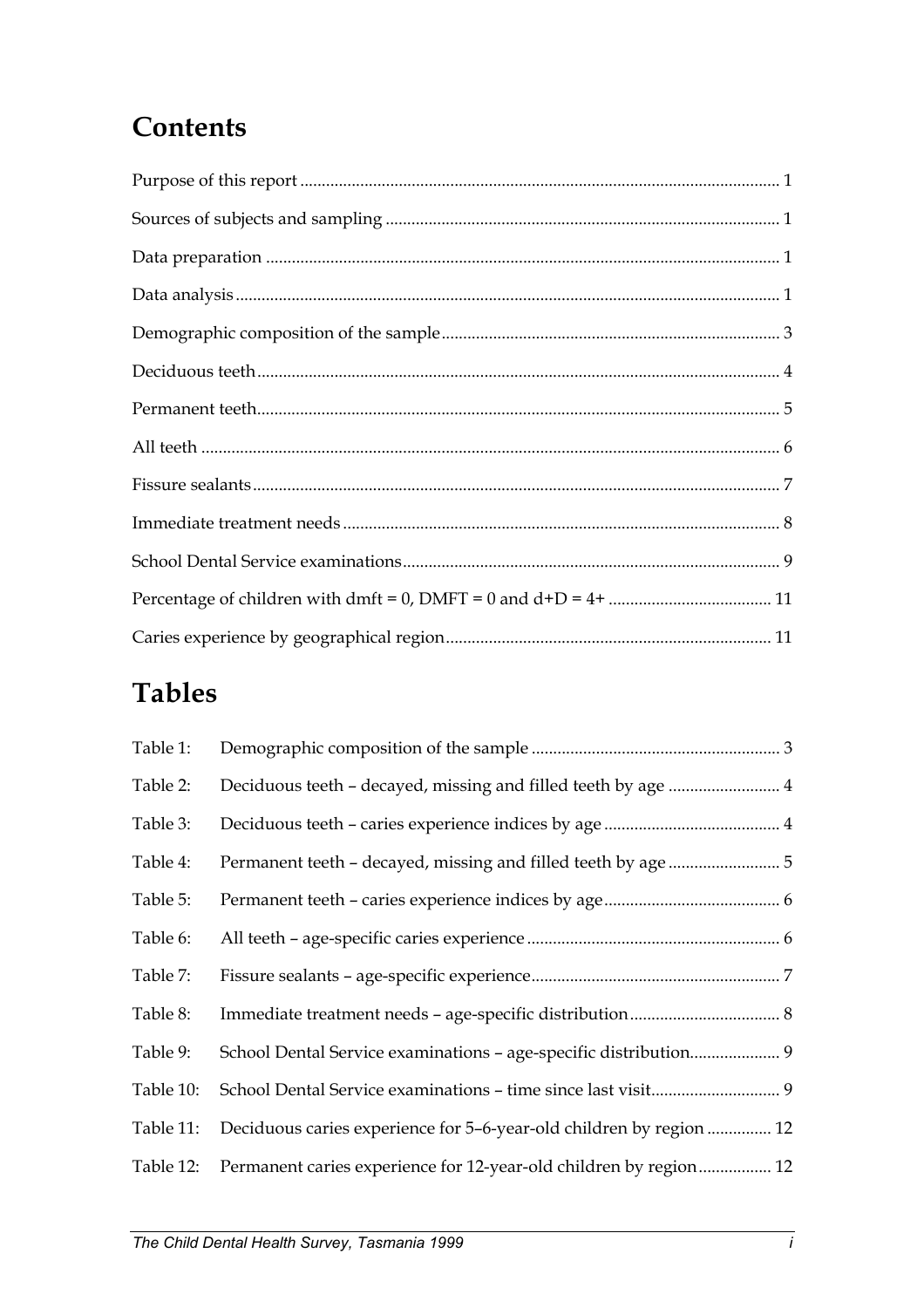## **Figures**

| Figure 1: Percentage of children by region for sample and Tasmanian population  2 |
|-----------------------------------------------------------------------------------|
|                                                                                   |
|                                                                                   |

## **Abbreviations**

| d           | deciduous decayed teeth                     |
|-------------|---------------------------------------------|
| m           | deciduous missing teeth                     |
| f           | deciduous filled teeth                      |
| dmft        | deciduous decayed, missing and filled teeth |
| D           | permanent decayed teeth                     |
| M           | permanent missing teeth                     |
| F           | permanent filled teeth                      |
| <b>DMFT</b> | permanent decayed, missing and filled teeth |
| SD          | standard deviation                          |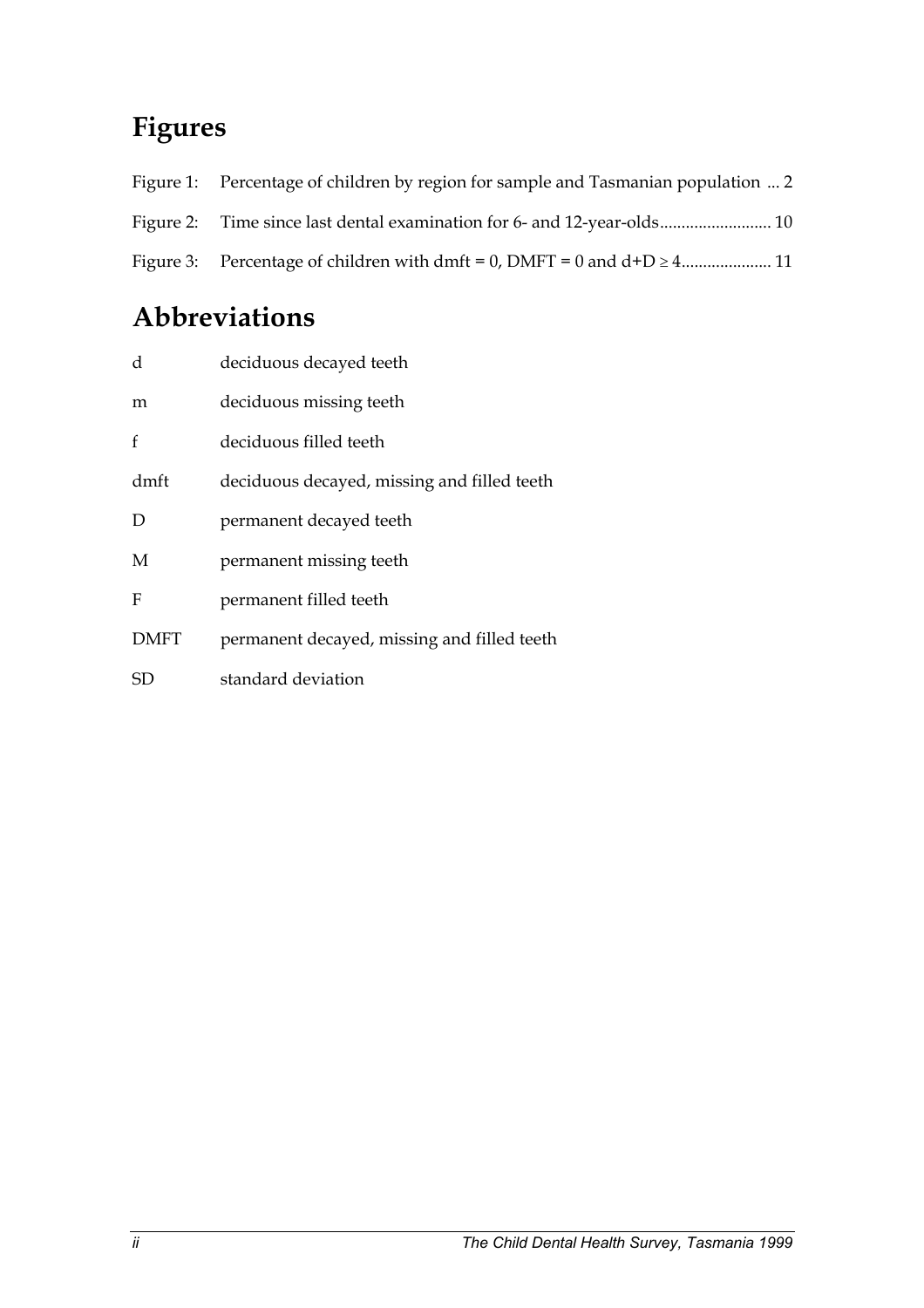## <span id="page-4-0"></span>**Purpose of this report**

This report is part of the annual series providing descriptive statistics concerning child dental health in Tasmania. Information listed in the report includes the age and sex of children in the sample, their deciduous and permanent caries experience, frequency of fissure sealants, immediate treatment needs, history of school dental service examinations and regional analyses.

The sections below also provide a simple, summary statement highlighting differences between the 1999 and 1998 findings. However, no formal hypothesis tests have been undertaken and descriptions of differences between years are intended as a guide to the reader rather than an evaluation of the significance of any trends.

## **Sources of subjects and sampling**

The data for this report were collected during the 1999 calendar year from patients of the Tasmania Dental Service by dental therapists and dentists. A random sampling procedure was used to select slightly less than one in two (1:1.9) patients. This was achieved by selecting those children whose birthday fell on the first sixteen days of any month.

## **Data preparation**

Data were collected and hand entered in Tasmania before forwarding to the AIHW Dental Statistics and Research Unit (DSRU) for analysis.

The data were cleaned prior to analyses to correct data recording and data entry errors. In addition to a visual check of a number of cases with erroneous data, a series of linear regressions of age on the number of deciduous, permanent and total teeth revealed numerous outliers with standardised residuals greater than 3 standard deviations from the mean. A visual check allowed many of these cases to be corrected where it was evidently a data recording error. A number of cases with apparent errors that could not be reconciled were removed from the data set.

## **Data analysis**

Data were weighted for all analyses to more accurately reflect the child population in Tasmania for 1999. Weights were applied according to region, as used by the Tasmanian Department of Health and Human Services. The Hobart region was taken to comprise the Statistical Local Areas of Hobart Inner, Hobart Remainder, Glenorchy and Clarence and included children from clinics in the Hobart, Glenorchy and Eastern Shore districts as well as several clinics from the Sorrel district.

Children from the Hobart and Southern regions were initially under-represented in the sampling whereas children from the Northern and North West regions were overrepresented relative to actual population distribution (see Figure 1). Weighting was carried out so that the regional contributions for the study were proportional to the distribution of children aged 5–14 years in Tasmania as at 30 June 1999. Children aged 5–14 years of age comprised 85.2% of the 1999 sample.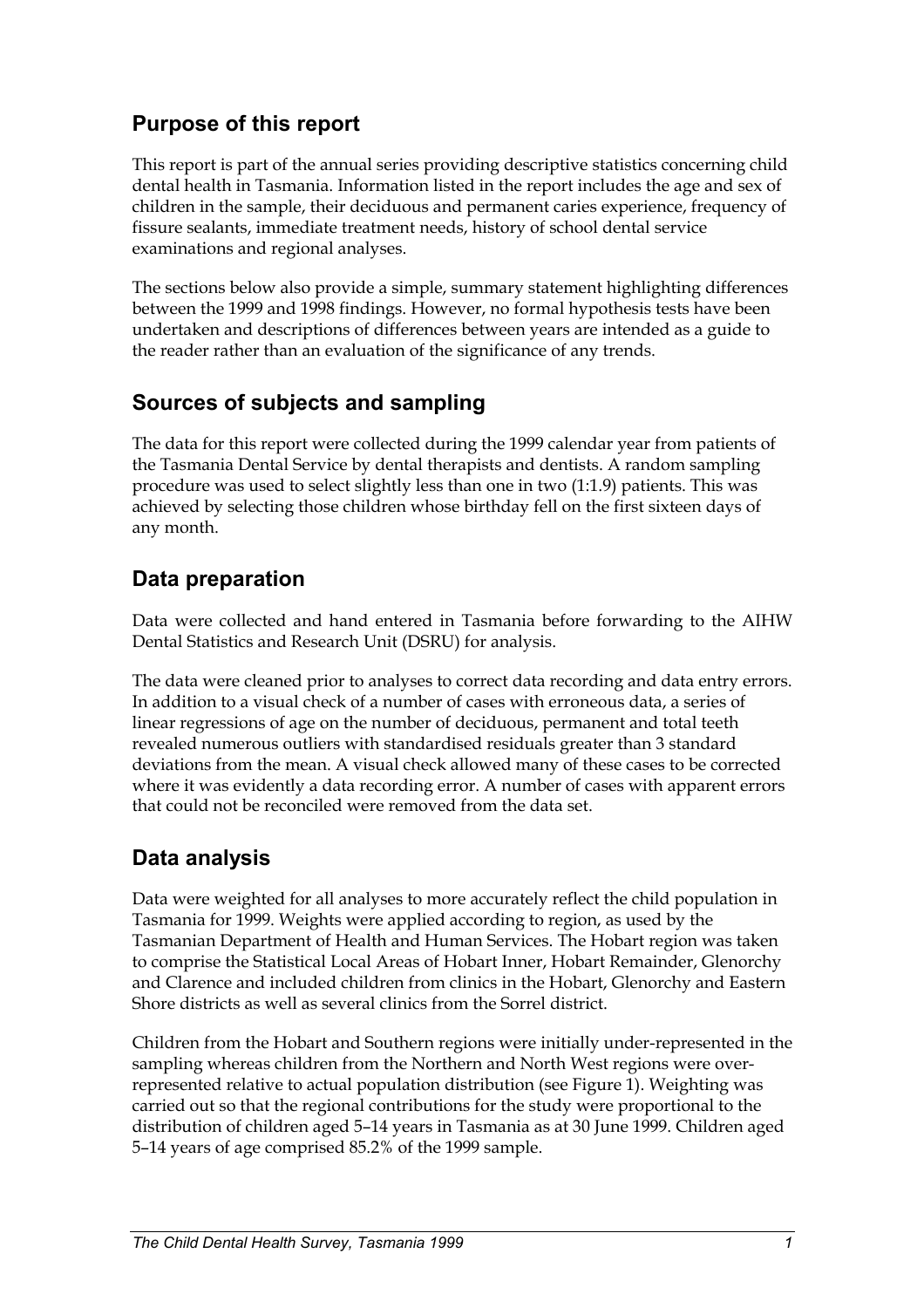All data were also weighted by months since last visit (which was used due to the under-representation of students on longer recall schedules in the sample). Again, this weighting protocol was adopted in order to obtain a sample with characteristics representative of those of the student population covered by the School Dental Service of Tasmania for 1999.

Prior to 1998, Tasmanian Child Dental Health Survey reports have included children with no deciduous teeth in the analyses of deciduous caries experience, effectively giving these children scores of 0 for decayed, missing and filled teeth. Including children with no deciduous teeth in analyses understates the total level of caries experience of children aged between 10 and 12. Similarly, children with no permanent teeth have previously been included in analyses of permanent caries experience, understating the level of permanent caries experience in younger children. As a result, these children are no longer included in the respective analyses.

All indices are calculated from data collected over a 12-month period. Age-specific indices denoted with an asterisk (\*) are those in which the relative standard error exceeds 40% and population estimates of these indices may be considered to be statistically unreliable and should be interpreted with due care.

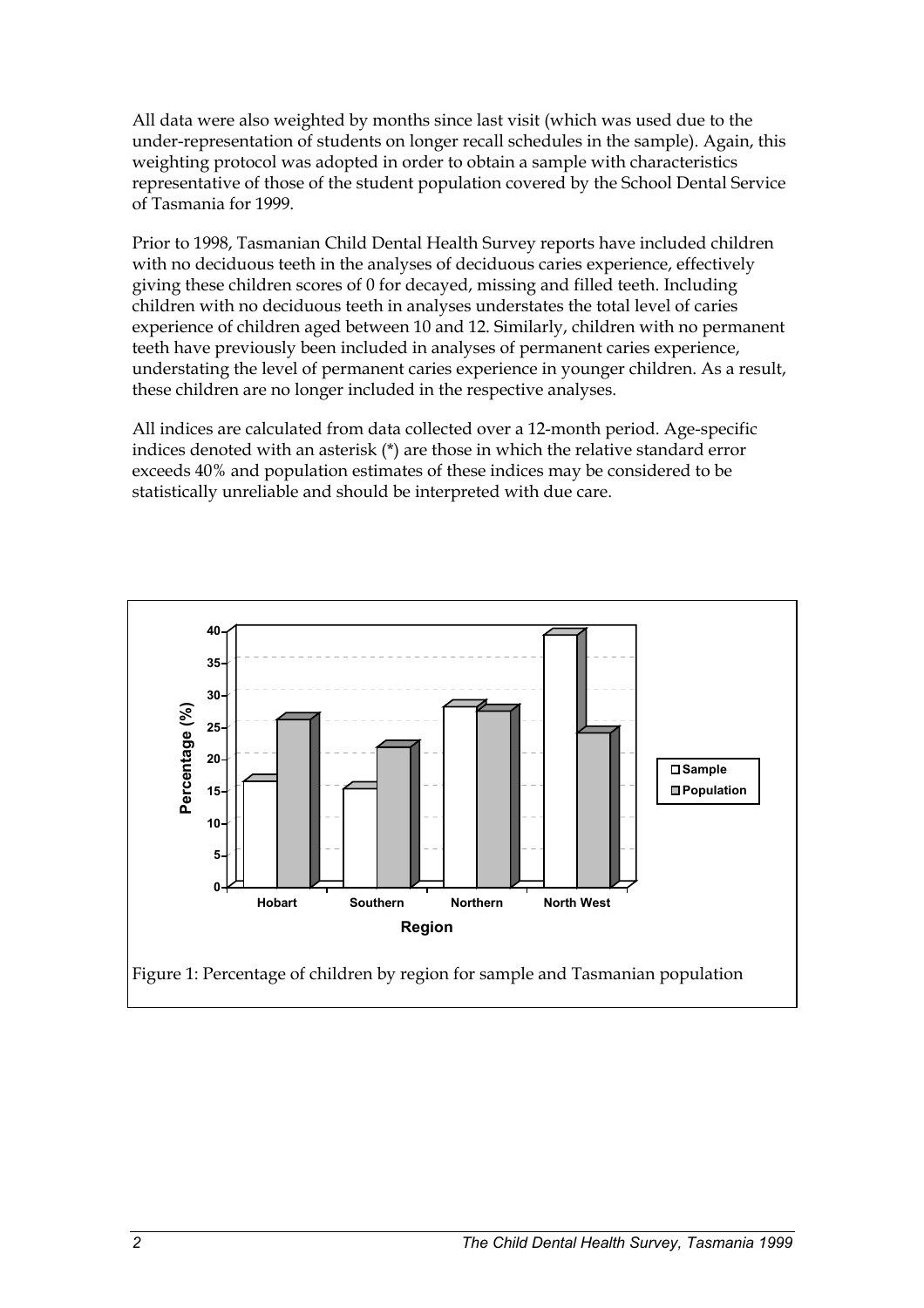## <span id="page-6-0"></span>**Demographic composition of the sample**

There were a total of 5,622 people in the sample for 1999 (see Table 1). The majority of the children were aged between 4 and 15 years of age (96.1%) with the highest frequencies being for children aged between 5 and 11 years of age. This corresponds to the predominant ages of the primary school population. For all subsequent analyses children aged 1–4 years old were collapsed into a single group. Due to the very small number of children aged 16–18 years, statistics were not reported for these ages.

Males and females were represented in approximately equal proportions across the age. Weighting of the data did not produce appreciable differences in the age and sex composition of the sample, although there was a tendency for older children to be weighted up and for younger children to be weighted down in the analysis.

#### **Changes in demographic composition since 1998**

There was a small decrease ( $n = 299$ ) in the number of children sampled in 1999, following on from the considerable drop of 4,580 fewer children sampled between 1997 and 1998. The sex distribution across years was comparable.

|                |              | Children in sample |                |                | Children in sample (weighted) |                |                |                |  |
|----------------|--------------|--------------------|----------------|----------------|-------------------------------|----------------|----------------|----------------|--|
| Age            | <b>Males</b> | <b>Females</b>     | <b>Unknown</b> | <b>Persons</b> | <b>Males</b>                  | <b>Females</b> | <b>Unknown</b> | <b>Persons</b> |  |
|                | $\mathsf{n}$ | $\mathbf n$        | n              | $\mathbf n$    | $\mathbf n$                   | n              | $\mathbf n$    | n              |  |
| 1              | 7            | 5                  | 0              | 12             | 5                             | $\overline{4}$ | 0              | 9              |  |
| $\overline{2}$ | 31           | 29                 | 1              | 61             | 26                            | 23             | 1              | 50             |  |
| 3              | 65           | 80                 | 1              | 146            | 56                            | 70             | 1              | 127            |  |
| 4              | 149          | 155                | 4              | 308            | 144                           | 134            | 3              | 282            |  |
| 5              | 241          | 259                | 5              | 505            | 234                           | 250            | 5              | 488            |  |
| 6              | 284          | 239                | 10             | 533            | 269                           | 232            | 11             | 512            |  |
| 7              | 259          | 274                | 3              | 536            | 264                           | 270            | 2              | 537            |  |
| 8              | 284          | 283                | 3              | 570            | 292                           | 270            | 3              | 565            |  |
| 9              | 264          | 259                | 5              | 528            | 248                           | 262            | 4              | 515            |  |
| 10             | 286          | 240                | 3              | 529            | 281                           | 253            | 3              | 538            |  |
| 11             | 239          | 241                | 3              | 483            | 241                           | 248            | 4              | 492            |  |
| 12             | 209          | 188                | 0              | 397            | 210                           | 189            | 0              | 399            |  |
| 13             | 166          | 183                | $\pmb{0}$      | 349            | 178                           | 185            | 0              | 364            |  |
| 14             | 168          | 190                | $\overline{c}$ | 360            | 182                           | 195            | 2              | 378            |  |
| 15             | 133          | 168                | $\overline{c}$ | 303            | 168                           | 194            | $\overline{2}$ | 365            |  |
| 16             | 0            | $\Omega$           | $\mathbf 0$    | 0              | $\Omega$                      | 0              | $\Omega$       | 0              |  |
| 17             | 1            | $\Omega$           | $\mathbf 0$    | 1              | $\overline{2}$                | 0              | 0              | $\overline{2}$ |  |
| 18             | 1            | 0                  | 0              | 1              | $\overline{2}$                | 0              | 0              | $\overline{c}$ |  |
| Total          | 2,787        | 2,793              | 42             | 5,622          | 2,802                         | 2,779          | 41             | 5,622          |  |

### **Table 1: Demographic composition of the sample**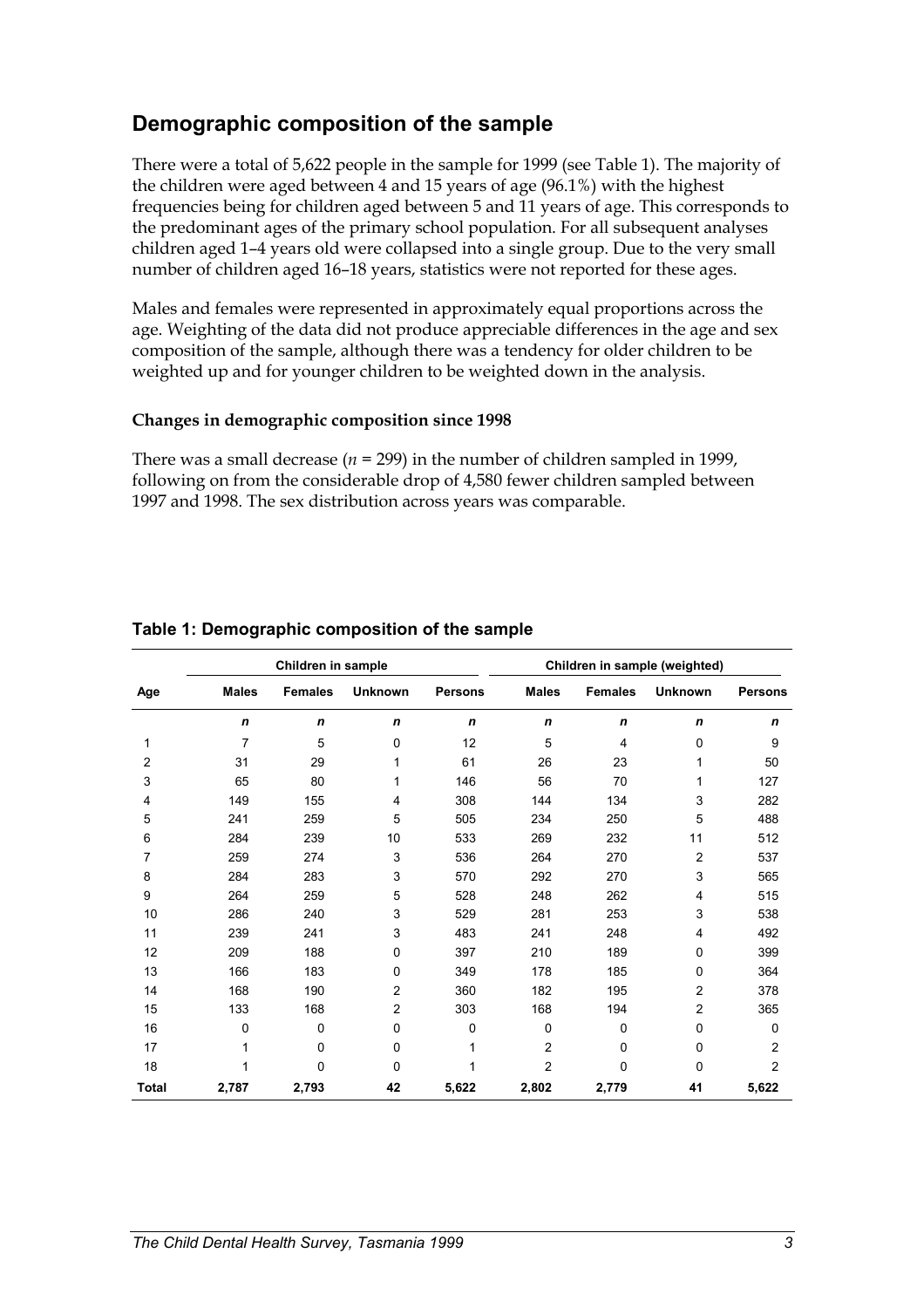## **Deciduous teeth**

Table 2 shows the age-specific caries experience in deciduous teeth for children up to 12 years of age. The mean number of clinically detectable decayed deciduous teeth decreased consistently, from 1.06 among children aged 5 years old to 0.19 among 12-year-olds. In contrast, the mean number of filled teeth increased with age, from 0.17 for the youngest children to 1.20 for 9-year-olds, before declining for 11- and 12-year-olds due to the exfoliation of deciduous teeth. At age 11, children retained on average only 30% of the deciduous teeth present at age 5. Mean dmft increased from 1.14 at age  $\leq$ 4 to 1.81 for 9-year-olds, before declining into the older age groups.

For those children up to the age of 4, 84.9% of their dmft score could be attributed to untreated decay (see Table 3). This figure declined systematically with increasing age so that by 12 years of age only 26.6% of children's dmft score was attributable to decay. The percentage of children up to the age of 9 with a dmft score of 0 declined with age. Just over 70% of children up to the age of 4 had dmft = 0 while only 54.1% of children aged 10 had no clinically detectable caries experience.

| Age      | <b>Children</b><br>Teeth |       | Decayed (d) |      | Missing (m) |           | Filled (f) |      | dmft |      |
|----------|--------------------------|-------|-------------|------|-------------|-----------|------------|------|------|------|
|          | $\mathbf n$              | mean  | mean        | SD   | mean        | <b>SD</b> | mean       | SD   | mean | SD   |
| $\leq$ 4 | 467                      | 19.64 | 0.95        | 2.10 | $0.03*$     | $0.42*$   | 0.17       | 0.85 | 1.14 | 2.43 |
| 5        | 488                      | 19.65 | 1.06        | 2.10 | 0.11        | 0.74      | 0.43       | 1.23 | 1.60 | 2.87 |
| 6        | 511                      | 17.49 | 0.80        | 1.51 | $0.10*$     | $0.87*$   | 0.68       | 1.52 | 1.58 | 2.58 |
| 7        | 537                      | 14.47 | 0.81        | 1.40 | $0.04*$     | $0.41*$   | 0.82       | 1.67 | 1.68 | 2.45 |
| 8        | 564                      | 12.37 | 0.62        | 1.19 | 0.05        | 0.34      | 1.04       | 1.83 | 1.71 | 2.49 |
| 9        | 506                      | 10.90 | 0.57        | 1.14 | 0.05        | 0.36      | 1.20       | 1.80 | 1.81 | 2.35 |
| 10       | 496                      | 8.94  | 0.47        | 1.08 | $0.02*$     | $0.25*$   | 0.92       | 1.69 | 1.41 | 2.15 |
| 11       | 363                      | 6.80  | 0.36        | 0.80 | $0.01*$     | $0.12*$   | 0.77       | 1.38 | 1.14 | 1.71 |
| 12       | 213                      | 4.69  | 0.19        | 0.51 |             |           | 0.68       | 1.26 | 0.86 | 1.41 |

**Table 2: Deciduous dentition – decayed, missing and filled teeth by age** 

| Age      | <b>Teeth</b> | d/dmft |      | $dmft = 0$  |      |  |
|----------|--------------|--------|------|-------------|------|--|
|          | mean         | n      | %    | $\mathbf n$ | %    |  |
| $\leq 4$ | 19.64        | 139    | 84.9 | 467         | 70.3 |  |
| 5        | 19.65        | 189    | 67.3 | 488         | 61.3 |  |
| 6        | 17.49        | 228    | 55.6 | 511         | 55.3 |  |
| 7        | 14.47        | 258    | 56.3 | 537         | 52.0 |  |
| 8        | 12.37        | 284    | 40.6 | 564         | 49.6 |  |
| 9        | 10.90        | 265    | 34.1 | 506         | 47.7 |  |
| 10       | 8.94         | 228    | 37.1 | 496         | 54.1 |  |
| 11       | 6.80         | 164    | 36.8 | 363         | 54.8 |  |
| 12       | 4.69         | 84     | 26.6 | 213         | 60.7 |  |

**Table 3: Deciduous teeth – caries experience indices by age**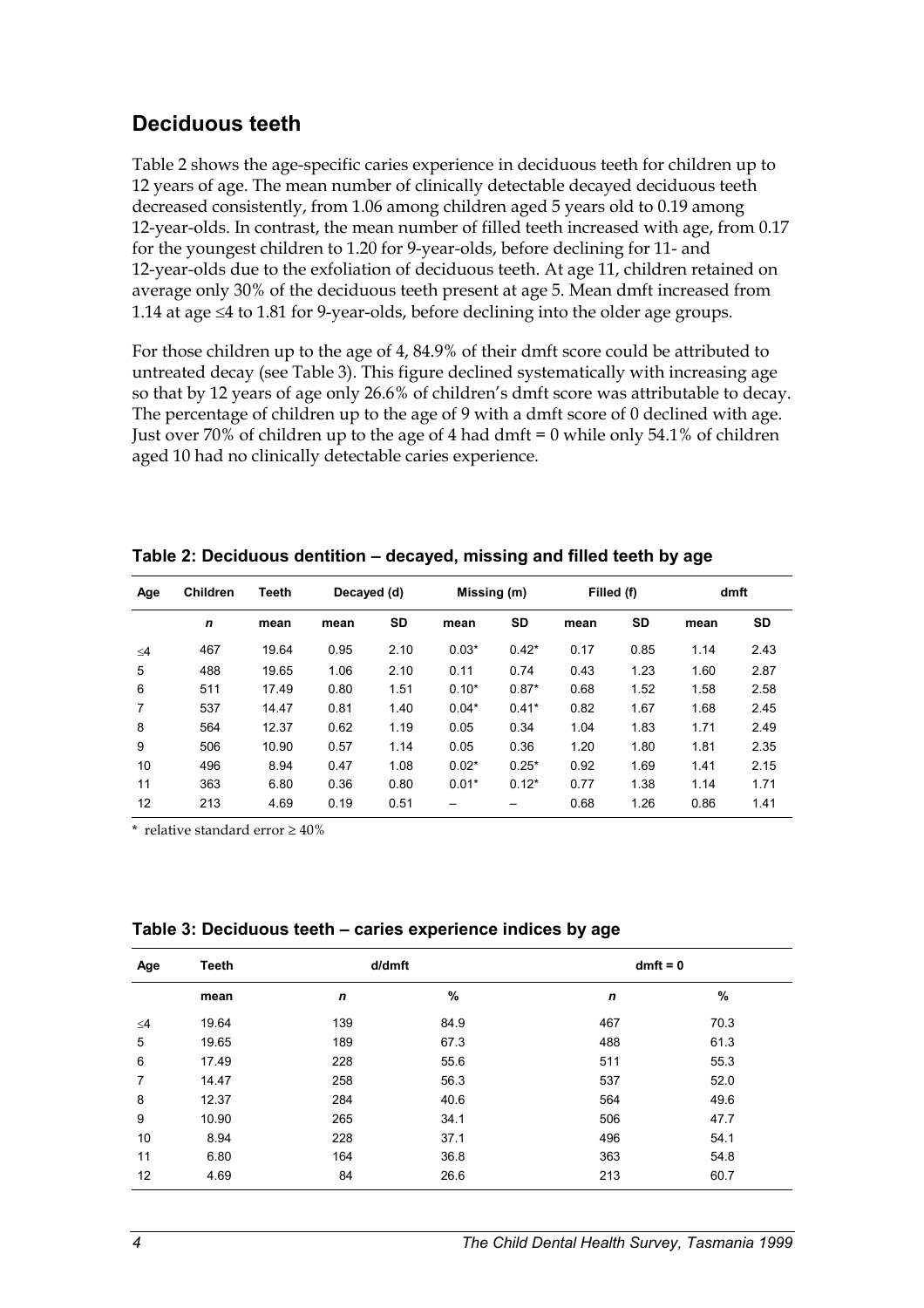#### **Changes in deciduous caries experience since 1998**

There were no consistent changes in any computed statistic for the deciduous dentition between 1998 and 1999. In 1999, compared to 1998, the mean number of teeth with clinically detectable decay decreased for children aged  $\leq 4$ , 8 and 12 but increased for children aged 7, 10 and 11. Five age groups showed an increase in the mean number of filled teeth with only the youngest children and 10-year-olds showing a decline. Mean dmft scores also increased for some age groups and was especially apparent for the youngest children. There were inconsistent changes in both d/dmft and the percentage of children with no history of caries experience (dmft  $= 0$ ).

### **Permanent teeth**

The mean number of decayed, filled and DMF teeth all increased in a fairly consistent manner across increasing age groups (see Table 4). The 12-year-old DMFT was 1.15. The percentage of DMFT due to decay (D/DMFT) declined across age groups before stabilising between 35 and 50% from the age of 10 (see Table 5). The percentage of caries free children (DMFT = 0) declined regularly with increasing age, from  $99.1\%$  for children aged 5 to 57.6% for 12-year-olds, further reducing to 34.4% for 15-year-olds.

#### **Changes in permanent caries experience since 1998**

Similar to that shown in the deciduous teeth, changes in computed statistics for permanent dentition showed no consistent trends. Mean decay scores increased for four age groups and decreased for four age groups while mean DMFT scores increased for three age groups yet decreased for children aged 8, 9, 11, 12, 14 and 15. Mean decay in 12-year-olds was 36.7% lower in 1999 than in 1998. However, the percentage of people with DMFT = 0 changed little between 1998 and 1999, increasing only for children aged between 10 and 12.

| Age            | <b>Children</b> | Teeth<br>Decayed (D) |         | Missing (M) |         | Filled (F) |         | <b>DMFT</b> |         |         |
|----------------|-----------------|----------------------|---------|-------------|---------|------------|---------|-------------|---------|---------|
|                | n               | mean                 | mean    | SD          | mean    | SD         | mean    | <b>SD</b>   | mean    | SD      |
| 5              | 118             | 2.90                 | $0.01*$ | $0.10*$     |         |            |         |             | $0.01*$ | $0.10*$ |
| 6              | 392             | 5.60                 | 0.12    | 0.49        |         |            | $0.01*$ | $0.15*$     | 0.12    | 0.52    |
| $\overline{7}$ | 521             | 8.60                 | 0.16    | 0.56        |         |            | 0.04    | 0.28        | 0.20    | 0.63    |
| 8              | 563             | 11.16                | 0.20    | 0.59        | —       | —          | 0.12    | 0.51        | 0.32    | 0.84    |
| 9              | 515             | 13.06                | 0.25    | 0.64        | $0.01*$ | $0.19*$    | 0.21    | 0.59        | 0.47    | 0.92    |
| 10             | 538             | 15.84                | 0.32    | 0.87        | $0.01*$ | $0.22*$    | 0.31    | 0.80        | 0.64    | 1.21    |
| 11             | 492             | 20.03                | 0.32    | 0.83        | $0.03*$ | $0.39*$    | 0.46    | 0.92        | 0.81    | 1.40    |
| 12             | 399             | 23.54                | 0.43    | 0.99        | 0.06    | 0.38       | 0.66    | 1.30        | 1.15    | 1.77    |
| 13             | 364             | 26.32                | 0.83    | 1.54        | $0.02*$ | $0.25*$    | 0.78    | 1.23        | 1.63    | 2.26    |
| 14             | 378             | 27.51                | 0.82    | 1.40        | $0.02*$ | $0.18*$    | 1.02    | 1.73        | 1.86    | 2.32    |
| 15             | 365             | 27.45                | 0.75    | 1.40        | 0.06    | 0.33       | 1.21    | 1.76        | 2.02    | 2.47    |

#### **Table 4: Permanent dentition – decayed, missing and filled teeth by age**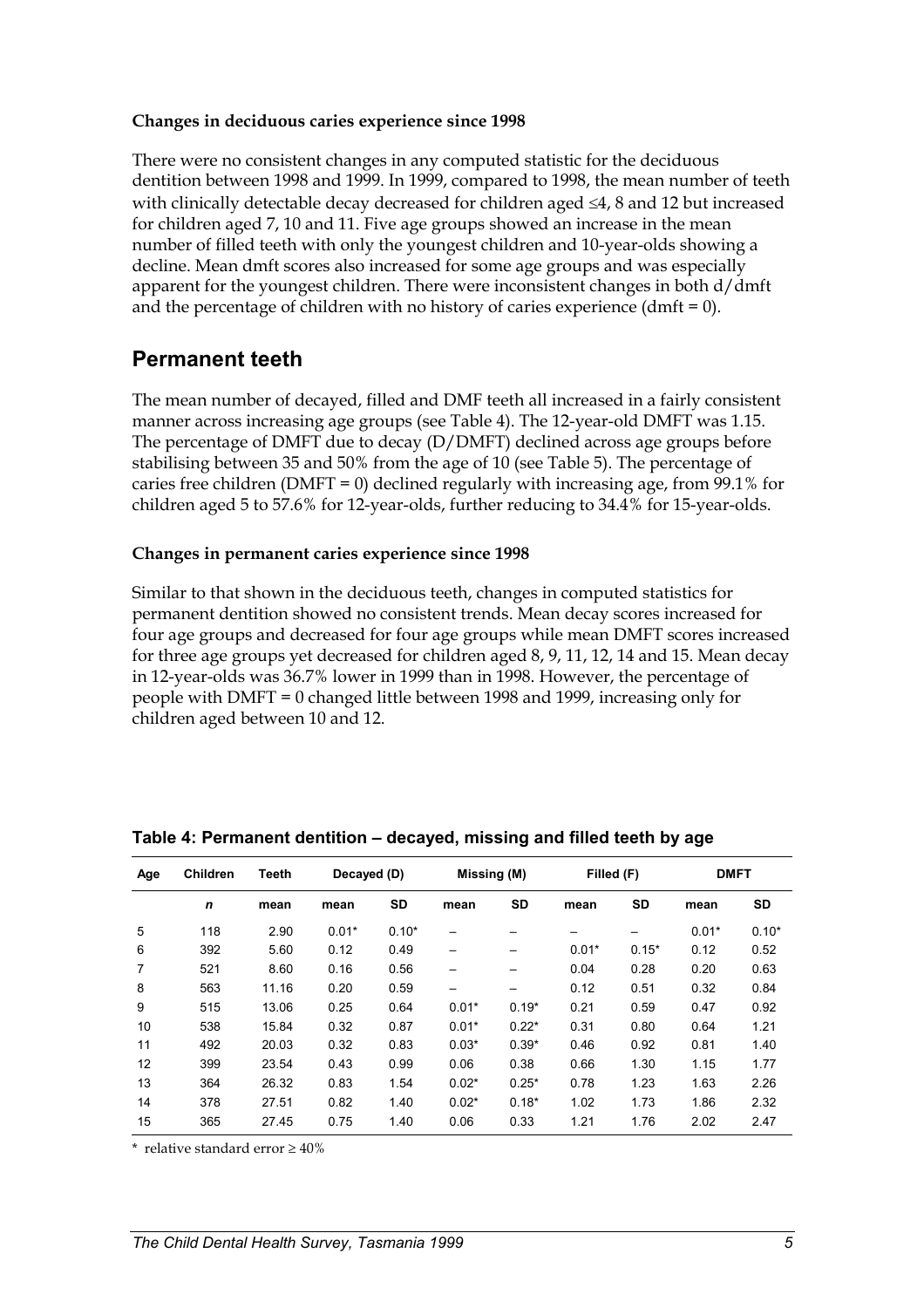| Age | <b>Teeth</b> |     | <b>D/DMFT</b> | $DMFT = 0$ |      |  |
|-----|--------------|-----|---------------|------------|------|--|
|     | mean         | n   | %             | n          | %    |  |
| 5   | 2.90         | 1   | 100.0         | 118        | 99.1 |  |
| 6   | 5.60         | 25  | 97.8          | 392        | 93.7 |  |
| 7   | 8.60         | 60  | 81.7          | 521        | 88.6 |  |
| 8   | 11.16        | 103 | 65.5          | 563        | 81.7 |  |
| 9   | 13.06        | 140 | 55.8          | 515        | 72.9 |  |
| 10  | 15.84        | 159 | 48.3          | 538        | 70.4 |  |
| 11  | 20.03        | 177 | 39.4          | 492        | 64.0 |  |
| 12  | 23.54        | 169 | 41.6          | 399        | 57.6 |  |
| 13  | 26.32        | 196 | 46.1          | 364        | 46.1 |  |
| 14  | 27.51        | 231 | 46.7          | 378        | 38.8 |  |
| 15  | 27.45        | 239 | 35.9          | 365        | 34.4 |  |

**Table 5: Permanent dentition – caries experience indices by age** 

\* relative standard error  $\geq 40\%$ 

### **All teeth**

It can be seen from Table 6 that untreated clinical decay in the combined deciduous and permanent dentitions  $(d+D \ge 1)$  existed for between 27.2% and 41.2% of children in any age group. The greatest likelihood of untreated decay occurred for 7-year-olds. However, the most extensive levels of untreated clinical decay  $(d+D = 5 \text{ or more})$ occurred in the youngest children.

**Table 6: All teeth – age-specific caries experience** 

|          |                 | $d + D =$ |      |              |     |      |        |           |             | dmft+      |
|----------|-----------------|-----------|------|--------------|-----|------|--------|-----------|-------------|------------|
| Age      | <b>Children</b> | 0         | 1    | $\mathbf{2}$ | 3   | 4    | $5+$   | $m+M = 0$ | $f + F = 0$ | $DMFT = 0$ |
|          | $\mathbf n$     | $\%$      | $\%$ | $\%$         | %   | $\%$ | %      | $\%$      | $\%$        | $\%$       |
| $\leq 4$ | 467             | 72.8      | 6.7  | 5.4          | 5.3 | 3.7  | 6.2    | 99.2      | 94.4        | 70.1       |
| 5        | 488             | 67.5      | 9.3  | 7.0          | 6.3 | 1.7  | 8.2    | 97.1      | 84.3        | 60.7       |
| 6        | 512             | 64.3      | 12.8 | 9.9          | 5.9 | 3.5  | 3.6    | 97.8      | 74.1        | 53.7       |
| 7        | 537             | 58.8      | 15.8 | 11.7         | 5.1 | 3.6  | 5.0    | 98.3      | 70.7        | 48.2       |
| 8        | 565             | 62.9      | 14.4 | 12.5         | 5.6 | 1.8  | 2.9    | 96.9      | 60.3        | 43.2       |
| 9        | 515             | 62.4      | 16.2 | 10.6         | 5.4 | 2.5  | 2.8    | 97.5      | 51.5        | 40.2       |
| 10       | 538             | 67.8      | 14.9 | 7.8          | 3.2 | 3.3  | 3.0    | 98.4      | 59.9        | 45.1       |
| 11       | 492             | 69.3      | 15.6 | 8.1          | 3.8 | 1.8  | 1.3    | 98.6      | 59.4        | 46.1       |
| 12       | 399             | 70.9      | 15.2 | 8.1          | 2.9 | 2.2  | $0.7*$ | 97.1      | 61.1        | 47.2       |
| 13       | 364             | 62.2      | 16.7 | 7.8          | 4.1 | 4.3  | 4.9    | 98.4      | 53.4        | 40.7       |
| 14       | 378             | 60.4      | 19.3 | 9.6          | 5.0 | 2.8  | 2.9    | 98.6      | 58.0        | 38.1       |
| 15       | 365             | 65.5      | 14.2 | 9.8          | 4.2 | 3.2  | 3.2    | 95.7      | 47.8        | 33.1       |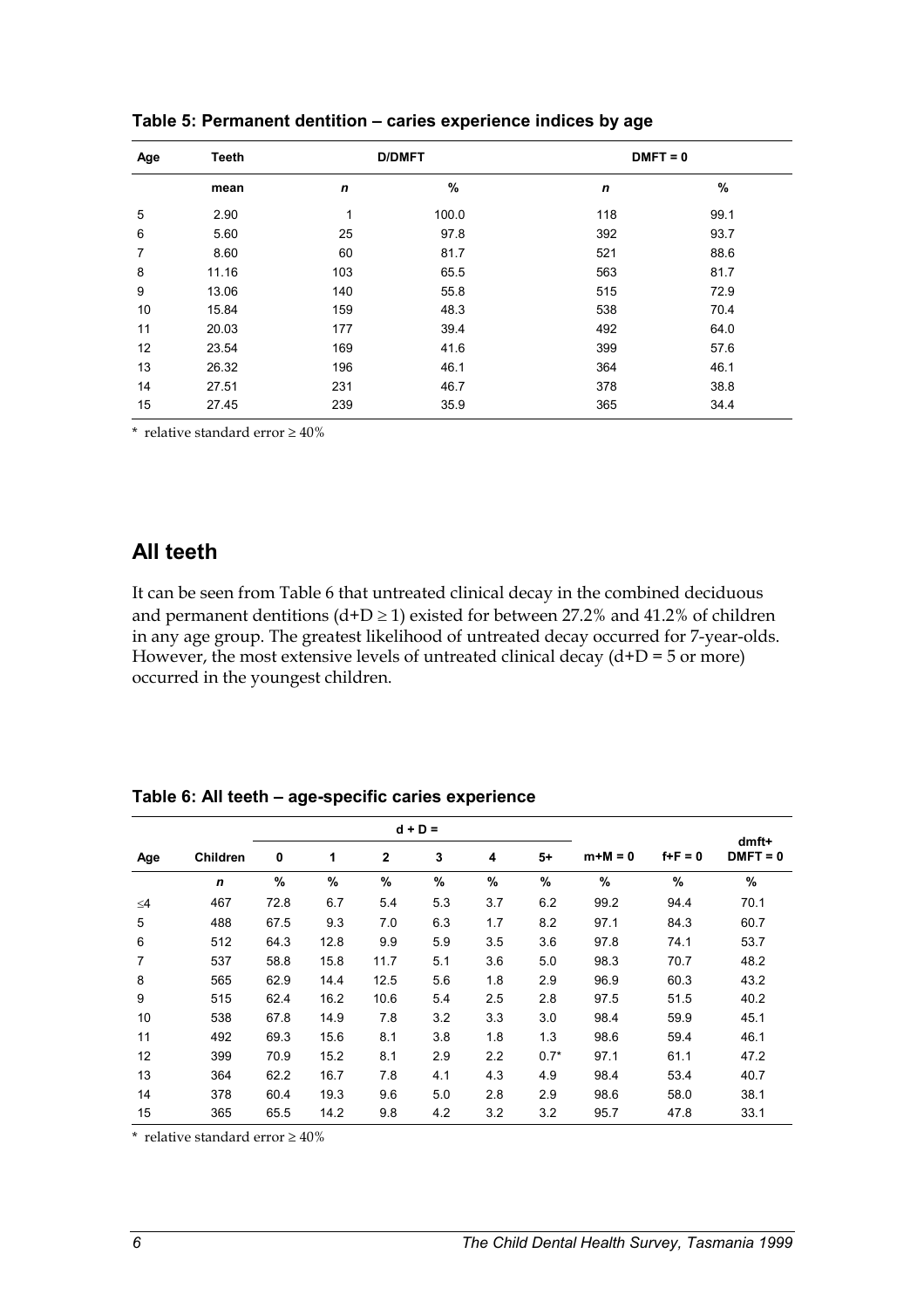While fewer than 5% of children aged up to 15 had at least one deciduous or permanent tooth missing due to caries, considerably higher percentages presented with fillings. The percentage of children with fillings increased to 48.5% for 9-year-olds, decreased to 38.9% for 12-year-olds, and then increased again.

There was a reasonably consistent decline in the percentage of children with no caries experience in either the deciduous or permanent dentition (dmft+DMFT =  $0$ ), from 70.1% among the youngest children to 40.2% at age 9. The percentage varied between 47.2% and 33.1% among the older ages.

#### **Changes in caries experience for all teeth since 1998**

Given the inconsistent changes in the caries experience of both the deciduous and permanent teeth, the percentage of children with  $d+D = 0$  increased for some age groups while decreasing for others, with half the age groups demonstrating only small changes. Overall, there was little change in the percentage of children with  $d+D \ge 4$ between 1998 and 1999. Children aged 9 years and older showed changes in the percentage f+F = 0 although these changes were again inconsistent, with increases for children aged 10, 12 and 14 and decreases for children aged 9, 11, 13 and 15. The percentage of children with dmft+DMFT = 0 increased for 3 age groups  $(\leq 4, 10 \text{ and } 12)$ years) and decreased for 3 age groups (6, 9 and 13 years).

## **Fissure sealants**

Data for fissure sealants are presented in Table 7. The mean number of fissure sealants increased with increasing age. In all age groups there was evidence of preferential use of fissure sealants among those with caries experience. For example, 28.0% of 12-year-olds with permanent caries experience ( $DMFT \ge 1$ ) had fissure sealants, compared with  $18.1\%$  among those with DMFT = 0.

|     |                 |         |                 |             | <b>Students with sealants</b> |             |               |  |
|-----|-----------------|---------|-----------------|-------------|-------------------------------|-------------|---------------|--|
| Age | <b>Children</b> |         | <b>Sealants</b> |             | $DMFT = 0$                    |             | $DMFT \geq 1$ |  |
|     | $\mathbf n$     | mean    | <b>SD</b>       | $\mathbf n$ | %                             | $\mathbf n$ | %             |  |
| 6   | 392             | $0.00*$ | $0.03*$         | 367         | $0.1*$                        | 25          | 0.0           |  |
| 7   | 521             | 0.14    | 0.66            | 461         | 4.1                           | 60          | 10.7          |  |
| 8   | 563             | 0.28    | 0.91            | 460         | 7.4                           | 103         | 21.9          |  |
| 9   | 515             | 0.42    | 1.09            | 375         | 11.4                          | 140         | 27.8          |  |
| 10  | 538             | 0.35    | 0.97            | 378         | 10.6                          | 159         | 22.2          |  |
| 11  | 492             | 0.48    | 1.10            | 315         | 14.4                          | 177         | 28.3          |  |
| 12  | 399             | 0.61    | 1.46            | 230         | 18.1                          | 169         | 28.0          |  |
| 13  | 364             | 0.52    | 1.33            | 168         | 17.9                          | 196         | 22.8          |  |
| 14  | 378             | 0.67    | 1.46            | 147         | 17.0                          | 231         | 28.1          |  |
| 15  | 365             | 0.96    | 2.14            | 125         | 16.7                          | 239         | 34.3          |  |

#### **Table 7: Fissure sealants – age-specific experience**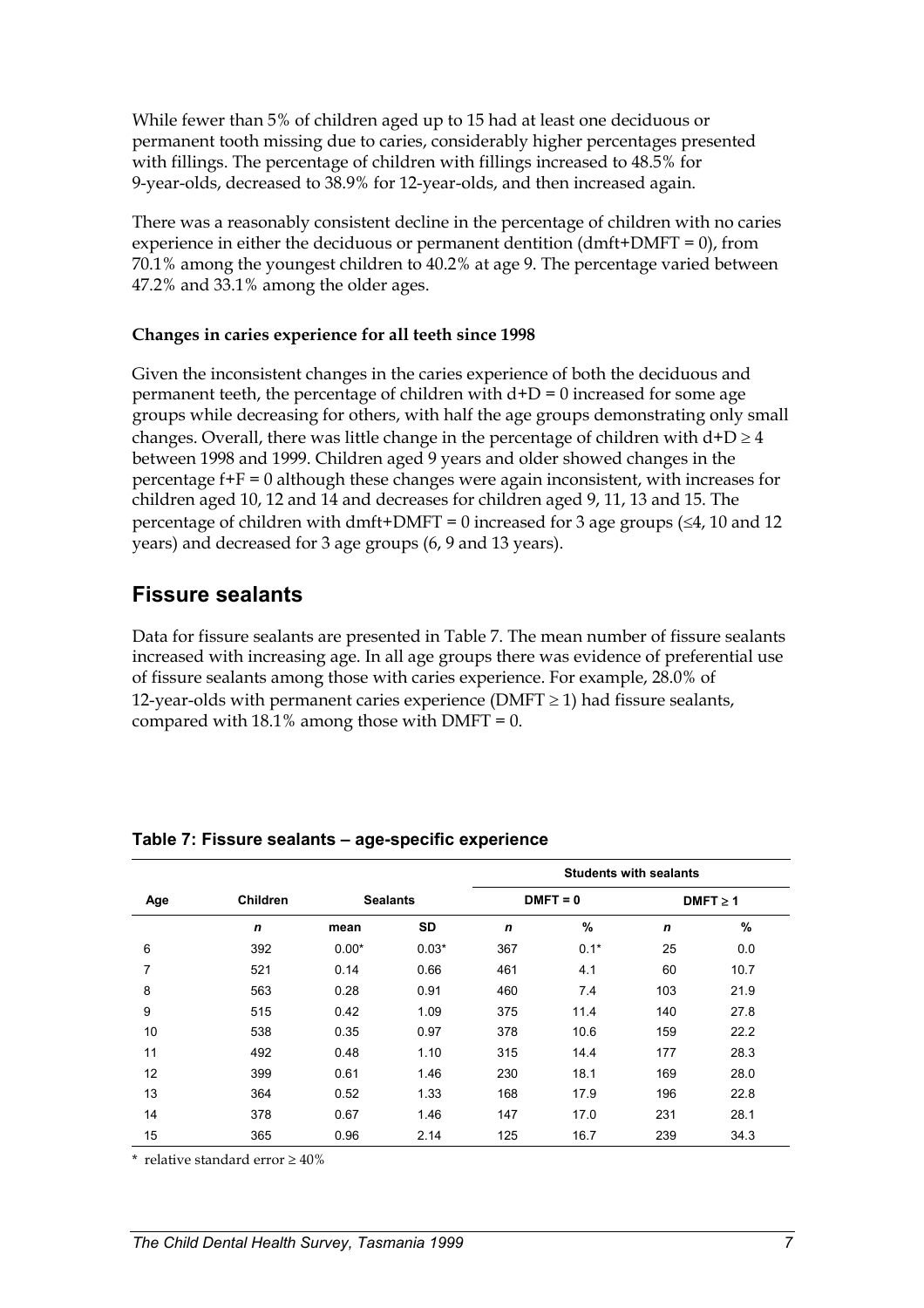#### **Changes in fissure sealant experience since 1998**

There were decreases in the number of children with fissure sealants across most age groups between 1998 and 1999. There were also decreases in the mean number of sealants placed per child for many of the age groups, with differences increasing in magnitude among the older age groups. Decreases in fissure sealant placement were seen both in those children with  $DMFT = 0$  and those with  $DMFT \ge 1$ .

### **Immediate treatment needs**

As shown in Table 8, only a small number of children were indicated as being in immediate need of treatment (2.0% of the total sample). This classification is accorded to children who have, or who are likely to develop within four weeks, oral pain or infection. The mean dmft or DMFT of all children indicated for immediate treatment was appreciably higher than for the respective age group in the sample total.

#### **Changes in immediate treatment needs since 1998**

In 1998, only 1.1% of children were classified as being in need of immediate treatment. Comparisons between years are not reliable due to the small number of children classified as being in immediate need.

|                |                |          |                 |           |             |           | $d+D =$ |         |                |         |         |  |
|----------------|----------------|----------|-----------------|-----------|-------------|-----------|---------|---------|----------------|---------|---------|--|
| Age            |                | Children | dmft            |           | <b>DMFT</b> |           | 0       | 1       | $\overline{2}$ | 3       | 4+      |  |
|                | $\mathsf{n}$   | $\%$     | mean            | <b>SD</b> | mean        | <b>SD</b> | %       | $\%$    | %              | $\%$    | %       |  |
| $\leq 4$       | 15             | 3.2      | 4.00            | 5.78      |             |           | 42.5    | $13.2*$ | $9.8*$         | 0.0     | 34.5    |  |
| 5              | 13             | 2.7      | 4.38            | 5.25      | —           |           | 29.8    | $20.6*$ | $11.9*$        | $9.2*$  | 28.6    |  |
| 6              | $\overline{7}$ | 1.4      | $3.15*$         | $3.73*$   | —           |           | $28.0*$ | $18.6*$ | 19.4*          | $12.1*$ | $21.9*$ |  |
| $\overline{7}$ | 11             | 2.1      | 2.50            | 1.67      | $0.19*$     | $0.41*$   | $8.7*$  | 39.2    | 37.9           | $7.9*$  | $6.3*$  |  |
| 8              | 12             | 2.1      | 2.70            | 2.61      | $0.64*$     | $1.13*$   | 39.7    | 31.2    | $6.0*$         | $6.0*$  | $17.2*$ |  |
| 9              | 13             | 2.6      | 2.97            | 2.29      | 0.98        | 1.08      | $5.3*$  | 28.6    | 38.3           | 22.5    | $5.3*$  |  |
| 10             | 6              | 1.1      | 1.72            | 1.63      | 1.33        | 1.12      | $27.2*$ | $25.5*$ | $16.8*$        | 0.0     | $30.6*$ |  |
| 11             | 7              | 1.3      | 2.45            | 1.72      | $1.11*$     | $1.39*$   | 0.0     | 48.2    | $30.0*$        | $10.9*$ | $10.9*$ |  |
| 12             | 4              | 0.9      | $\qquad \qquad$ |           | $4.01*$     | $3.08*$   | $12.4*$ | 0.0     | 68.8           | 0.0     | $18.8*$ |  |
| 13             | 6              | 1.6      | $0.15*$         | $0.40*$   | 3.32        | 2.42      | $15.5*$ | 0.0     | 45.4           | $26.8*$ | $12.4*$ |  |
| 14             | 9              | 2.5      | $0.05*$         | $0.23*$   | 3.16        | 2.52      | $13.9*$ | 63.6    | $13.1*$        | $9.4*$  | 0.0     |  |
| 15             | 12             | 3.2      |                 |           | 3.27        | 2.39      | 31.0    | 27.2    | $22.7*$        | 0.0     | $19.1*$ |  |

#### **Table 8: Immediate treatment needs: age-specific distribution**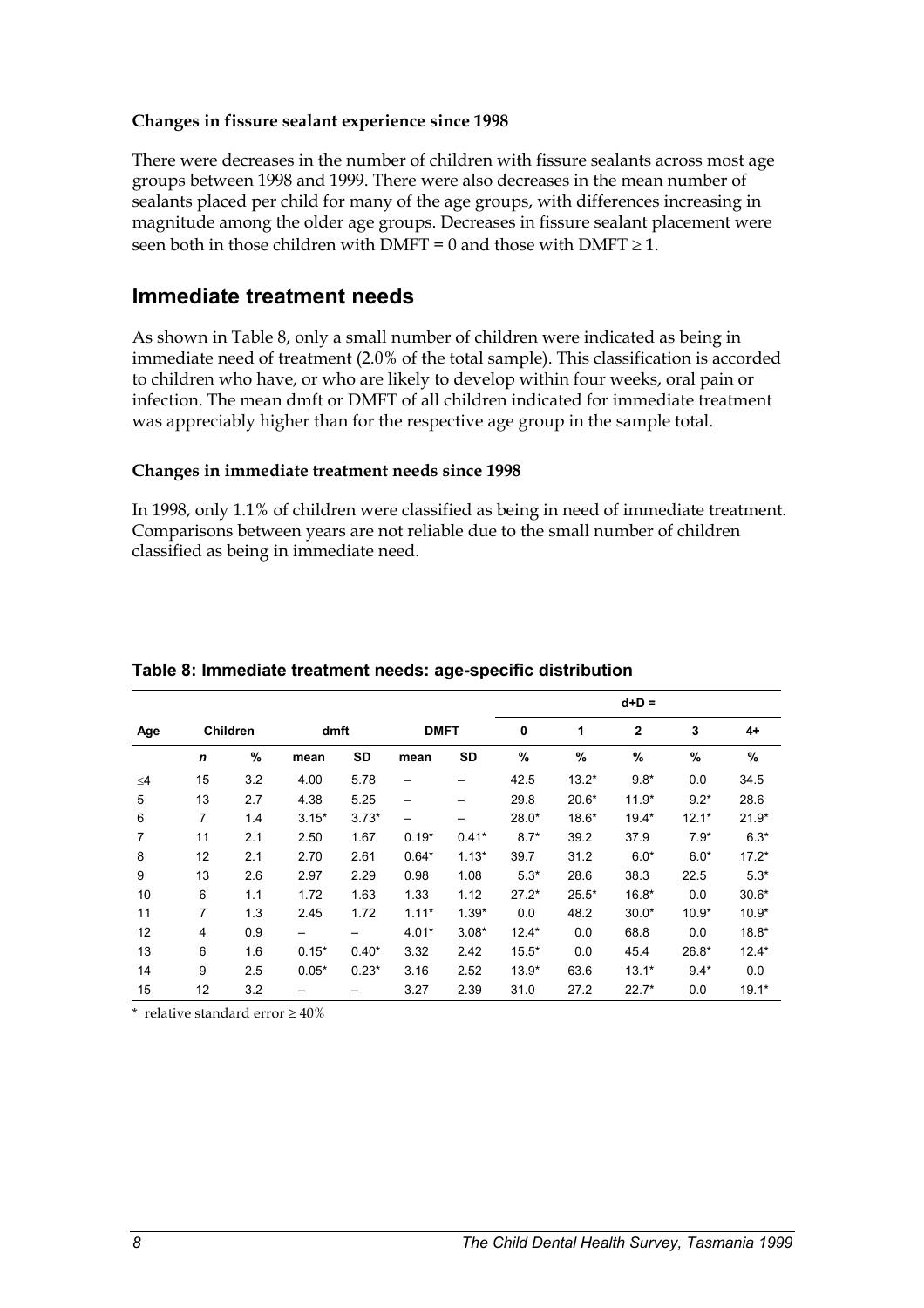## **School Dental Service examinations**

Table 9 describes the percentage of children who were new patients (having had no previous dental examination) in the Tasmanian School Dental Service. The figure was highest for the youngest ages (6 years or less) while no more than 6% of those aged 8 years or more had had no previous examination. This pattern is expected and indicates that most patients are enrolled during their early school years.

|          |                   | <b>Previous examination in School Dental Service</b> |      |                |  |  |  |  |
|----------|-------------------|------------------------------------------------------|------|----------------|--|--|--|--|
| Age      | Children examined | No                                                   | Yes  | <b>Unknown</b> |  |  |  |  |
|          | $\mathbf n$       | $\%$                                                 | %    | %              |  |  |  |  |
| $\leq 4$ | 484               | 77.0                                                 | 22.9 | $0.1*$         |  |  |  |  |
| 5        | 509               | 48.9                                                 | 50.9 | $0.2*$         |  |  |  |  |
| 6        | 543               | 15.1                                                 | 84.6 | $0.3*$         |  |  |  |  |
| 7        | 547               | 9.7                                                  | 89.9 | $0.5*$         |  |  |  |  |
| 8        | 574               | 4.9                                                  | 95.0 | $0.1*$         |  |  |  |  |
| 9        | 528               | 2.9                                                  | 96.4 | $0.7*$         |  |  |  |  |
| 10       | 528               | 4.6                                                  | 94.4 | 0.9            |  |  |  |  |
| 11       | 494               | 3.7                                                  | 96.1 | $0.2*$         |  |  |  |  |
| 12       | 401               | 4.4                                                  | 94.8 | $0.8*$         |  |  |  |  |
| 13       | 354               | 2.5                                                  | 97.1 | $0.4*$         |  |  |  |  |
| 14       | 348               | 6.0                                                  | 93.6 | $0.4*$         |  |  |  |  |
| 15       | 309               | 3.5                                                  | 95.7 | $0.8*$         |  |  |  |  |

#### **Table 9: School Dental Service examinations – age-specific distribution**

\* relative standard error  $\geq 40\%$ 

|  | Table 10: School Dental Service examinations – time since last visit |
|--|----------------------------------------------------------------------|
|--|----------------------------------------------------------------------|

|          |                 | <b>Months since last visit</b> |          |           |           |        |       |           |  |  |
|----------|-----------------|--------------------------------|----------|-----------|-----------|--------|-------|-----------|--|--|
| Age      | <b>Children</b> | $0 - 6$                        | $7 - 12$ | $13 - 18$ | $19 - 24$ | $25+$  | mean  | <b>SD</b> |  |  |
|          | n               | %                              | %        | %         | %         | $\%$   |       |           |  |  |
| $\leq$ 4 | 111             | 11.3                           | 45.5     | 35.0      | 7.1       | $1.2*$ | 11.92 | 4.62      |  |  |
| 5        | 259             | 2.7                            | 44.0     | 42.5      | 7.4       | 3.4    | 13.73 | 6.35      |  |  |
| 6        | 459             | 4.3                            | 30.2     | 51.3      | 12.0      | 2.2    | 14.25 | 4.57      |  |  |
| 7        | 492             | 3.0                            | 30.3     | 45.8      | 16.5      | 4.4    | 15.09 | 5.40      |  |  |
| 8        | 546             | 2.9                            | 25.9     | 49.3      | 16.0      | 5.9    | 15.23 | 5.38      |  |  |
| 9        | 509             | 2.2                            | 25.3     | 54.2      | 14.9      | 3.4    | 15.10 | 4.91      |  |  |
| 10       | 498             | 2.4                            | 24.3     | 49.9      | 17.1      | 6.2    | 15.92 | 7.28      |  |  |
| 11       | 474             | 2.4                            | 21.9     | 52.9      | 17.2      | 5.6    | 15.66 | 4.88      |  |  |
| 12       | 380             | 4.1                            | 24.9     | 51.6      | 15.0      | 4.4    | 15.38 | 7.18      |  |  |
| 13       | 344             | 1.1                            | 27.3     | 46.4      | 16.6      | 8.6    | 16.14 | 6.25      |  |  |
| 14       | 326             | 3.8                            | 27.1     | 43.6      | 13.3      | 12.1   | 16.92 | 8.69      |  |  |
| 15       | 296             | 3.0                            | 21.7     | 39.6      | 15.8      | 19.8   | 18.85 | 9.89      |  |  |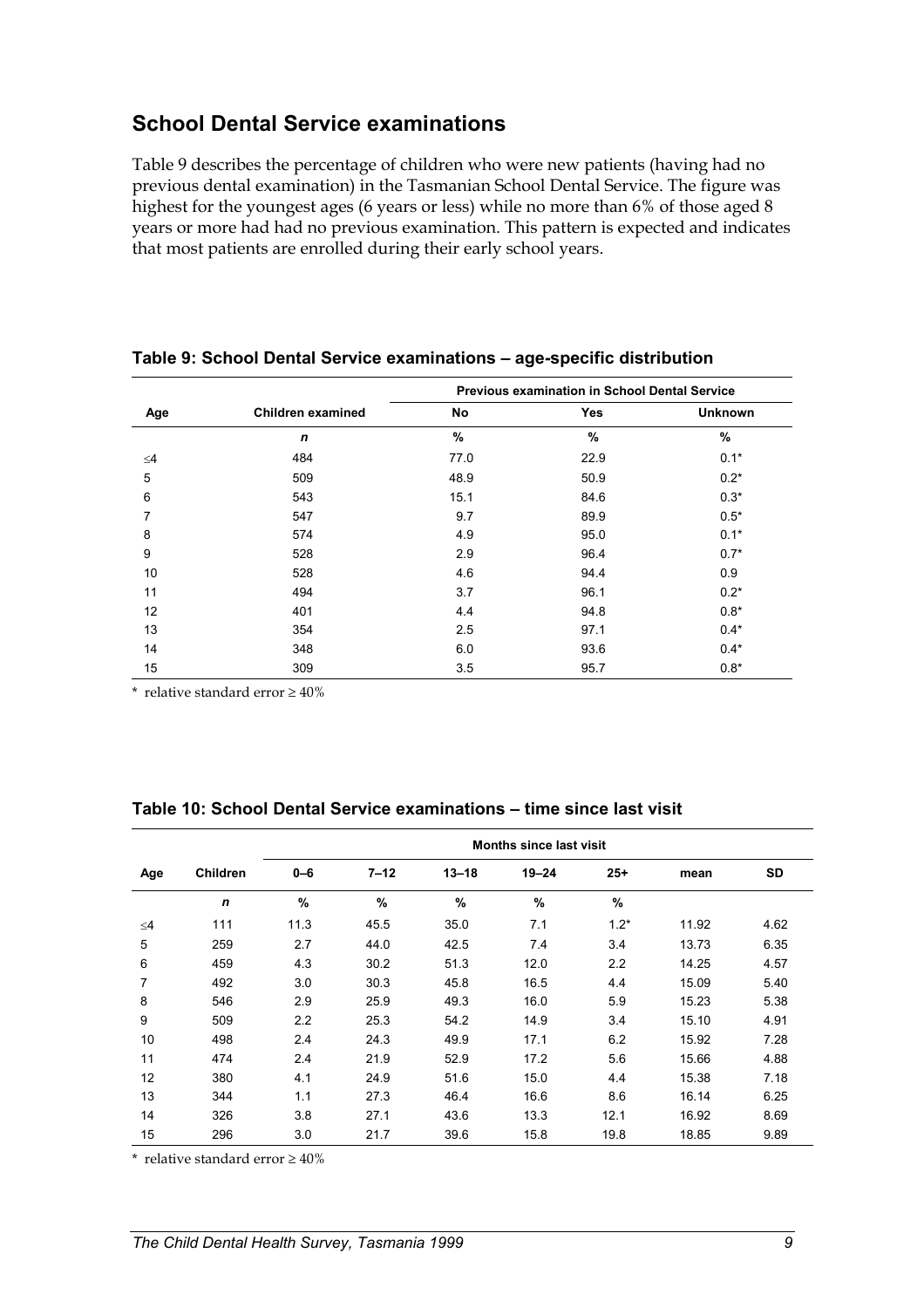Table 10 refers only to children with previous examinations and indicates the time since their last dental examination. Approximately 22–30% of children in most ages received examinations within 7 to 12 months of their previous examination. A re-examination interval of 13–18 months years occurred for the majority of children (between 39.6% and 54.2% of 5–15 year-olds). Re-examination within 6 months was uncommon for all age groups while re-examination after a period of more than 18 months occurred increasingly among older children. Mean time since last examination ranged from 11.92 months for the youngest children to 18.85 months for 15-year-olds.

Average recall periods for 6- and 12-year-old children are shown in Figure 2.



### **Changes in dental service examination patterns since 1998**

There was little difference in 1999 compared to 1998 in the percentages of children who had had a previous examination with the School Dental Service. Of those school-aged children who had received a previous examination, there was an increase for all age groups in the mean time since last examination. This was reflected in an increase in the percentages of children who had had their last examination 19–24 months previously.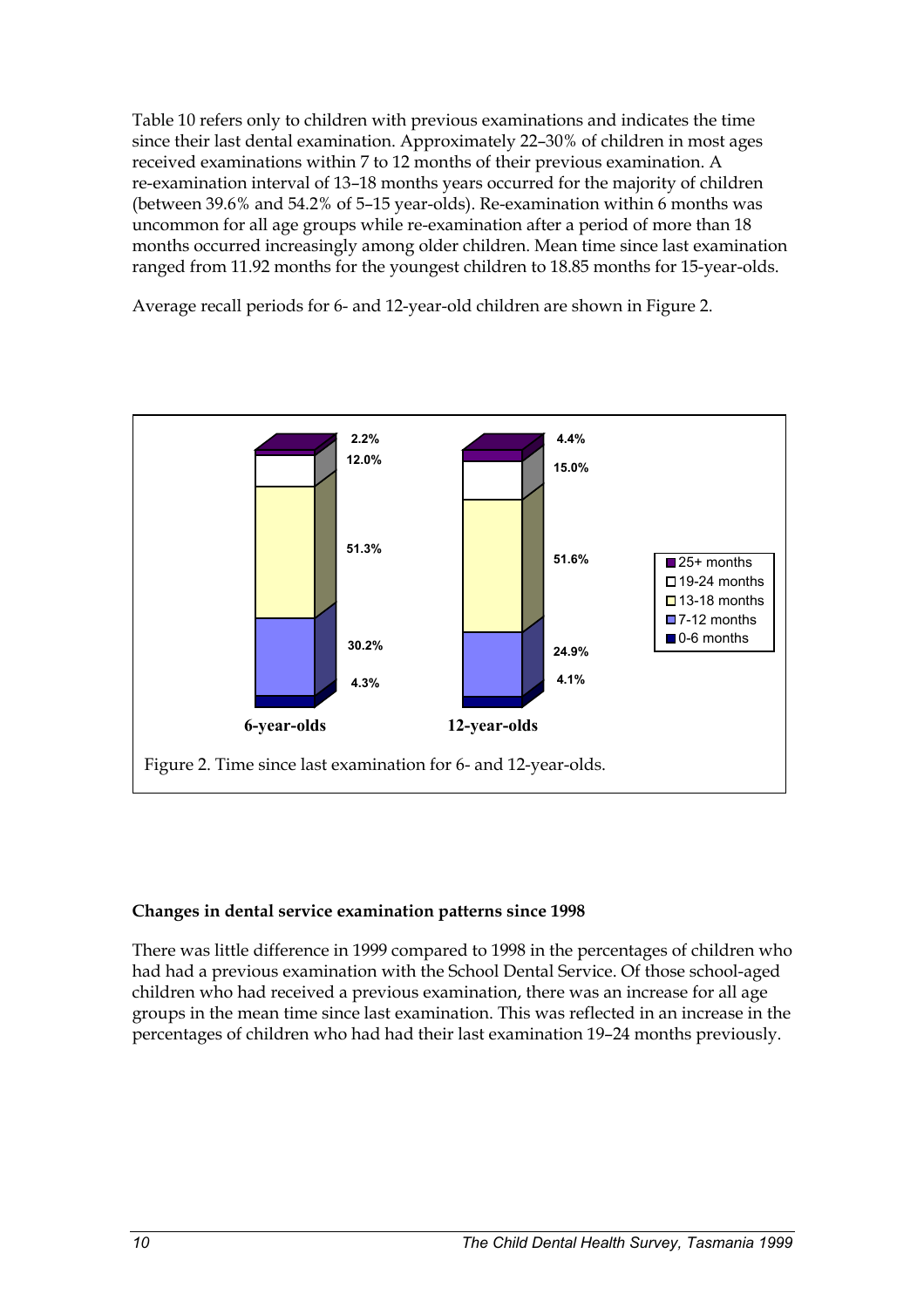## **Percentage of children with dmft = 0, DMFT = 0 and**  $d+D \ge 4$

Figure 3 presents data contained in Tables 3, 5 and 6 and summarises percentage of children with no caries experience and the extent of more extensive untreated decay, represented by the percentage with d+D=4 or more.



## **Caries experience by geographical region**

Table 11 presents deciduous caries experience data for each of the regions used in this report. Considerable variation can be seen in caries experience for the selected 5–6-year-old age group across geographical areas. Among these children, mean decay scores in the deciduous dentition ranged from 0.57 in Hobart to 1.16 in the Northern region. The mean number of teeth missing due to caries was highest in the Southern region while the mean number of filled teeth was highest in the North West region, the lowest being in Hobart. Mean dmft scores in the Southern, North West and Northern regions were approximately twice those found in Hobart. Consistent with these findings, the highest percentage of 5-6-year-olds with no recorded caries experience was in Hobart while the lowest was in the Southern and North West regions.